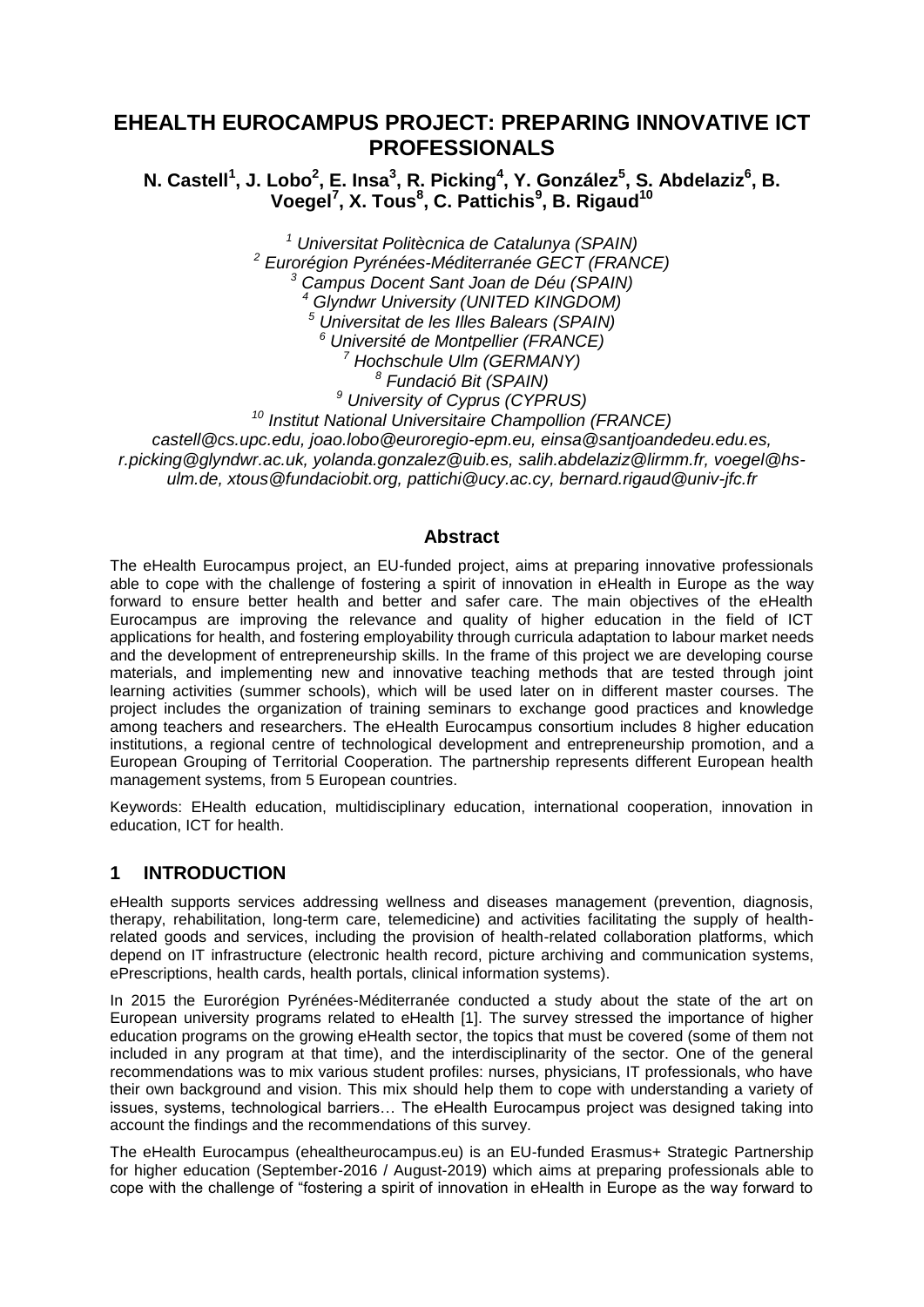ensure better health and better and safer care for EU citizens, a more skilled workforce, more efficient and sustainable health and care systems, new business opportunities" (EC eHealth Action Plan 2012- 2020). The project fosters employability through the promotion of entrepreneurship and by equipping students with basic skills needed by the labour market: Europe has a number of large companies specialised in eHealth solutions, especially on telemedicine, home care and clinical information systems in the primary healthcare sector, as well as more than 5000 SMEs active in various subsectors of eHealth.

In the frame of this project we are developing course materials, and implementing new and innovative teaching methods that are tested through joint learning activities (summer schools), which will be used later on in different master courses. The project includes the organization of training seminars to exchange good practices and knowledge among teachers and researchers. The project beneficiaries will be students and staff, which will receive special training, as well as patients in general, in particular elderly people and people with physical and cognitive disabilities, who will benefit from the outcomes of the research conducted within the partnership.

The main objectives of the eHealth Eurocampus are:

- Improving the RELEVANCE of higher education in the field of information and communication technologies applications for health (eHealth);
- Enhancing the QUALITY of eHealth higher education through mobility and transnational cooperation;
- Fostering EMPLOYABILITY through curricula adaptation to labour market needs, taking into account the diversity of the European health systems;
- Providing skills of ENTREPRENEURSHIP for students, especially those adapted to the eHealth sector.

Through the eHealth Eurocampus project, joint production of innovative teaching material is boosted by a partnership with different technical and academic expertise and diverse health systems backgrounds; this material is tested in the Living Labs which are the intensive study programmes, before being disseminated and introduced in IT studies curricula. The eHealth sector itself, as acknowledged by the European Commission, has a potential of innovation, and the eHealth Eurocampus will be dealing with matters that are real challenges nowadays, e.g. handling a growing aging population and coping with cognitive disabilities, an issue that has still to be dealt with properly.

The eHealth Eurocampus is a truly European project in which, for the first time, the use of ICT in healthcare is dealt from very different perspectives and disciplines: education, entrepreneurship, assistive healthcare medicine, medical robotics, medical imaging, privacy and data security, ethics and law, etc. Moreover, one of its main goals is to create an original eHealth teaching-learning space where university professors, students, researchers, and clinicians are able to share their experiences and knowledge with the aim of improving the skills of graduates with the aim of improving their employability. The experience until now is very valuable and successful.

## **2 THE CONSORTIUM**

The eHealth Eurocampus has a truly European perspective, as it develops teaching materials in collaboration between universities and allows for testing them on a highly diverse set of students. The project partners (Fig. 1) include 8 higher education institutions, which represent 7 IT schools (Barcelona School of Informatics - UPC, Polytechnic School of the Balearic Islands, Polytech Engineer School of Montpellier, ISIS Engineering School of Castres, Glyndwr University of Wales, Hochschule Ulm, and the Department of Computer Science of the University of Cyprus) and 3 medical schools (Faculty of Nursing and Physiotherapy of the Balearic Islands, Medical School of Cyprus, Sant Joan de Déu University School of Nursing - Barcelona), a regional centre of technological development and entrepreneurship promotion (Bit Foundation of Mallorca), and a European Grouping of Territorial Cooperation (EGTC Pyrenees-Mediterranean).

Furthermore, the partnership represents the five European health management systems identified by the Committee of the Regions [2]: decentralized (Spain), partially decentralized (Germany), operatively decentralized (United Kingdom), centralized but structured (France) and centralized (Cyprus). This variety, which is present at the very heart of the consortium, will help to form professionals aware of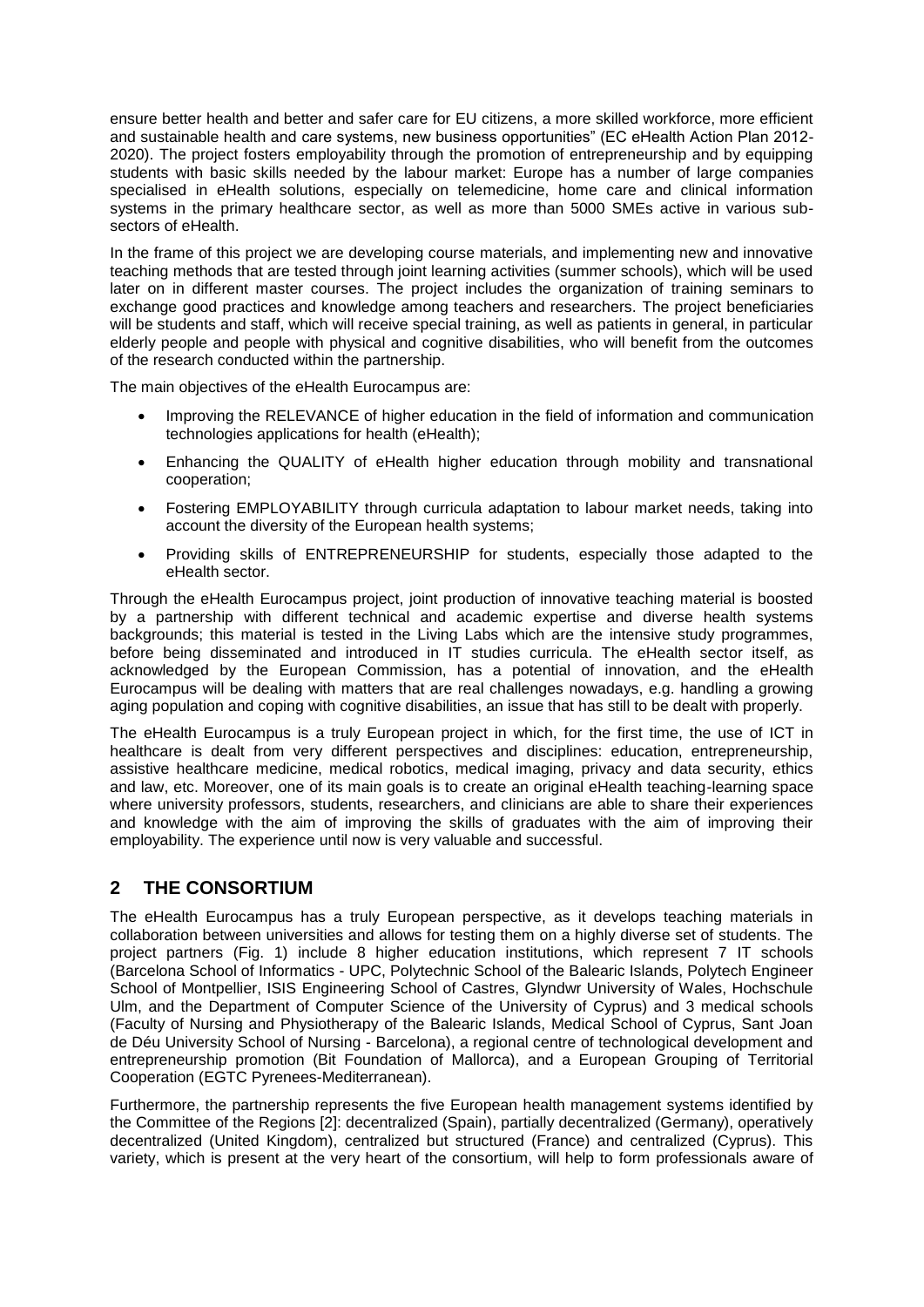the European diversity in this area and prepared to adapt themselves to different environments and to find jobs outside their own country more easily.



*Figure 1. eHealth Eurocampus consortium*

# **3 METHODOLOGY**

The eHealth Eurocampus includes three annual cycles. Each year:

- Teaching material is developed and used/tested during the Intensive Study Program for students; then, it is evaluated and adapted to be used in master courses. The learning activities will be centred on different topics: entrepreneurship, longer independent life, physical and cognitive disabilities; all of them will include social, technical and business issues. The idea is not only to use the same material each year, but to redevelop it based on previous experience. Content and learning goals can be adjusted and modules from previous years remain available.
- Teachers have had the possibility to participate in Training Events on didactics and on innovative methods and tools (second and third year). These training sessions have been prepared by the organization in charge of the activity and the remaining participating organizations.

The website of the project (ehealtheurocampus.eu) enables to share reflections within the partnership, but also with people from outside the consortium.

The results of the project will reach different target audiences, including students, teachers, health professionals and decision makers. Everything is stored in a form that makes the material useful for people from outside organizations, both during the project and after it.

The closing seminar of the project, to be held in Barcelona on July 2019, will contribute to the dissemination of the results. All the material will be made publicly available and will be a support for studies at different levels, especially integrated in master degree courses.

## **4 ACTIVITIES AND RESULTS**

The so-called **intellectual outputs** of the eHealth Eurocampus project are the course materials for 5 topics:

- I2eH: a module on innovation and entrepreneurship (finished)
- IT-LIL: a module on IT for a Longer Independent Life (quite finished)
- mHealth: a module on eHealth Applications and Tools (quite finished)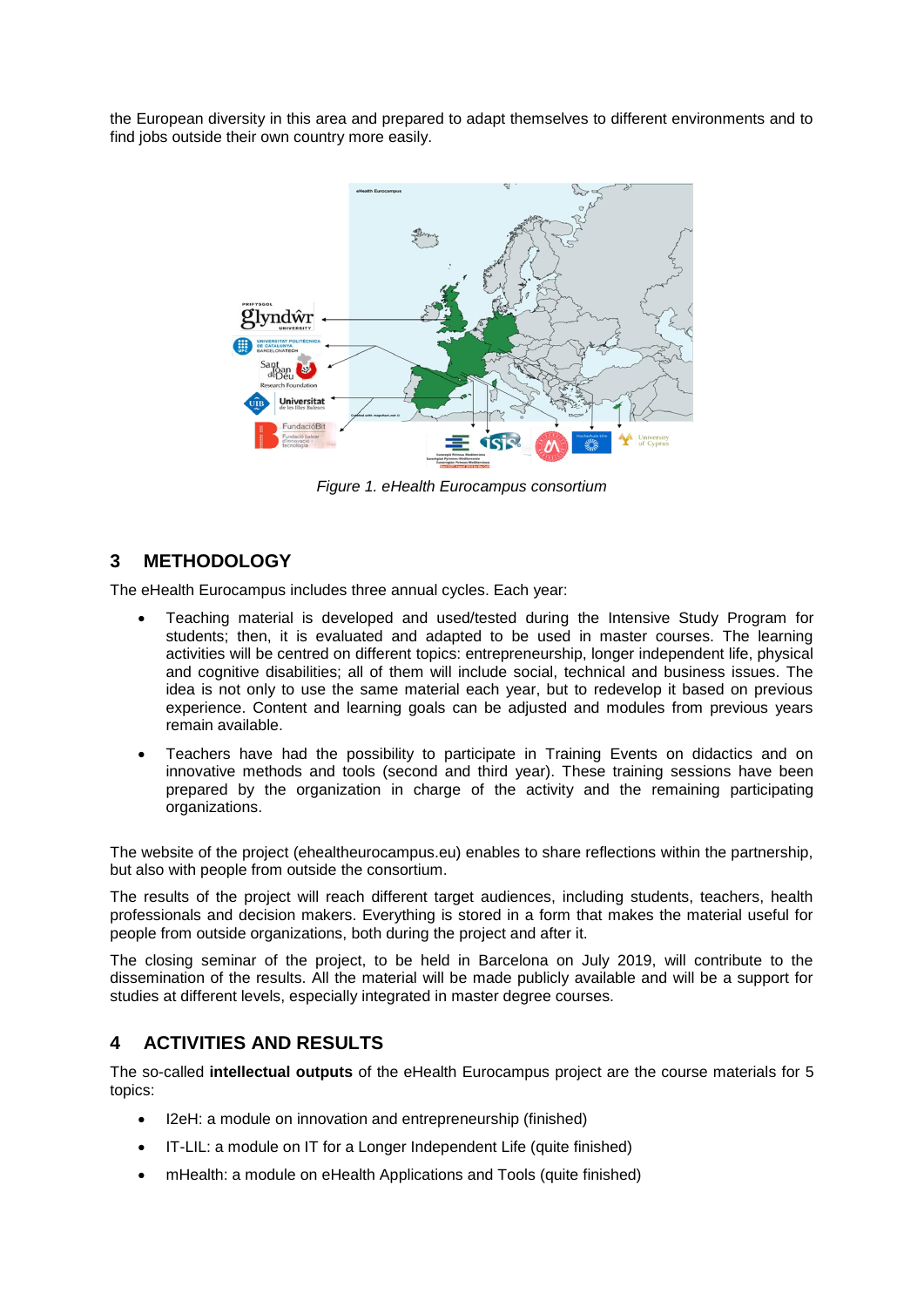- RHC: a module on Robotics for Healthcare (on going)
- GMI: a module on Graphics and Medical Imaging (on going)

As we mention in the previous section, the developed teaching material is used/tested during an **Intensive Study Program** for students in **summer school** format. The material of the module is revised taking into account the experience of the summer school, and after a final revision it is ready for a public use.

### **Intellectual outputs**

The **I2eH** course introduces students to entrepreneurship, giving positive images of businessmen, and encouraging them to creation and innovation through "action training" approaches.

It has the objectives of a) contributing to the emergence of young businessmen/businesswomen giving them the opportunity to test their entrepreneurship potentialities; b) providing students with knowledge useful for entrepreneurship, key know-how to create business, and personal conducts required to the success of the entrepreneurial process; and c) initiating students to the specificities of the different European eHealth ecosystems.

The overall aim of the **IT-LIL** course is to develop students' skills in designing software applications to support a longer independent life for their users.

Once a student has completed this module, he/she will possess the knowledge and skills to produce high-quality prototype designs that can subsequently be tested with users in a controlled environment, such as a usability laboratory. Students will also gain the appropriate skills to design field testing (in real-world environments).

The aim of the **mHealth** course is to enable participants to develop applications for mobile devices (tablets, smartphones,…).

The students will learn how to use the integrated sensor elements of the mobile devices (e.g. the connecting gyroscope sensor and the possibilities of communicating messages via email, SMS, Web Services) and the subsequent analysis of their content (e.g. using business intelligence techniques). Additionally, students will learn about interfaces to other electronic devices in the eHealth area. Privacy and data security as well as ethics and juridical aspects are included in this course.

The **RHC** course aims at providing skills and knowledge on robotics and their application in healthcare. The main goals of the course are the introduction to the methodological bases of robot modelling and control as well as the analysis of the medical requirements of robotics in each health area.

By the end of the training, the student should have skills and knowledge to consider the human factors as part of the inputs to the project to develop, to analyze a problem and identify the project requirements, to select the adequate control strategy for each robot project, to conceive a project as a whole, and to develop projects in the field of systems engineering, control and robotics for healthcare.

The **GMI** course is centred on the development of skills (graphics) that make students operative regarding health applications to cope with physical and cognitive disabilities.

The objective of this module is to cover the basic knowhow, and technologies involved in the development of virtual environments and serious games immersed with medical image and video content. Once the student has completed this module he/she will be able to analyze a problem in the medical domain, extract the needs and requirements and proceed with the design, development, and implementation of the virtual environment of serious game needed.

### **Summer Schools**

The participants of the summer schools are students from the partner institutions, mixing engineers with health students. This interdisciplinarity is a challenge and force to look for different learning/teaching approaches. Summer Schools are used as a testbed of materials and innovative teaching methodologies.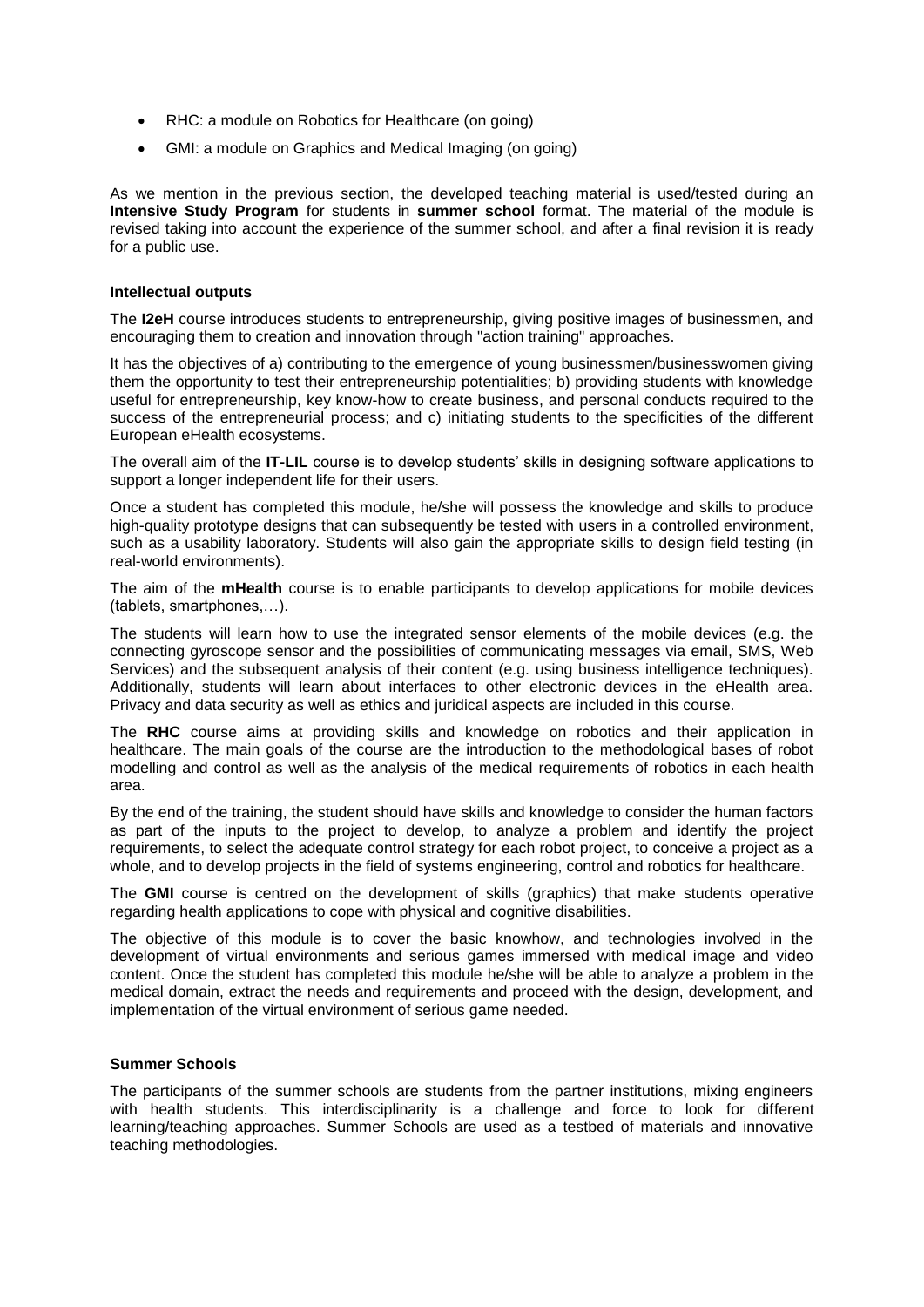The first module on innovation and entrepreneurship was tested in the summer school of the first year of the project (June, 26 / July, 7 - 2017). It was organized by ISIS Engineering School and collocated with the "Université d'été de la santé" that takes place every July in Castres. The participants were 42 students of the academic institutions of the consortium and 7 professors. The experience was very good.

The module on IT for a Longer Independent Life was combined and tested with the module on eHealth Applications and Tools during the summer school of the second year of the project. It took place in Wrexham (June, 25 / July,  $6 - 2018$ ) and it was organized by Glyndwr University of Wales. The participants were 53 students of the academic institutions of the consortium and 13 professors. The experience again was very good, and even more multidisciplinary due to the collaboration of theatre students playing the role of users [3].

The module on Robotics for healthcare and the module on Graphics and Medical Imaging will be tested during the last summer school that will take place in Barcelona (July, 1-12 , 2019), organized by the Barcelona School of Informatics.

### **Training Seminars**

During the first two years of the project, we have organized two internal seminars. These seminars were oriented to the teachers of the academic institutions of the consortium. The goal is to exchange good practices and knowledge among teachers and researchers, discussing about didactics and about innovative methods and tools.

The topic of the first seminar was "eHealth Teaching Challenges". It was organized by Polytech Engineer School of Montpellier, on October 2017.

The second seminar was organized by Polytechnic School of the Balearic Islands. It took place in Palma de Mallorca on November 2018. The topic was "Accessibility, Inclusion, and Rehabilitation"

#### **Multiplier event**

After the last summer school, in July 2019, the results of the project will be presented during an open two-day seminar in Barcelona. The agenda of this event is under preparation.

### **5 CONCLUSIONS**

The eHealth Eurocampus project supports the development of innovative teaching material and activities that will improve the relevance and quality of higher education in the field of eHealth by adapting curricula to labour market needs, while providing students with skills of entrepreneurship through innovative and learner-centred methods.

We consider very successful the cycle methodology applied. The material is developed in collaboration of the partners more experts on the topics, then it is tested during a summer school, and finally reviewed to create the public version.

Dealing with the multidisciplinary profiles of the participants (both students and teachers) on the summer schools is a challenge, and at the same time a very enriching and fruitful experience. This aspect has been really appreciated for all the participants.

The internal training seminars have been very successful. They provided a practical way to exchange good practices, and knowledge. Moreover they facilitate the exploration of additional paths of collaboration among the partners of the consortium.

### **ACKNOWLEDGEMENTS**

This project is carried out with the financial support from EU commission under the Erasmus+ Program, KA2 – Cooperation for Innovation and the Exchange of Good Practices, Strategic Partnership for higher education (ref. 2016-1-FR01-KA203-023932).